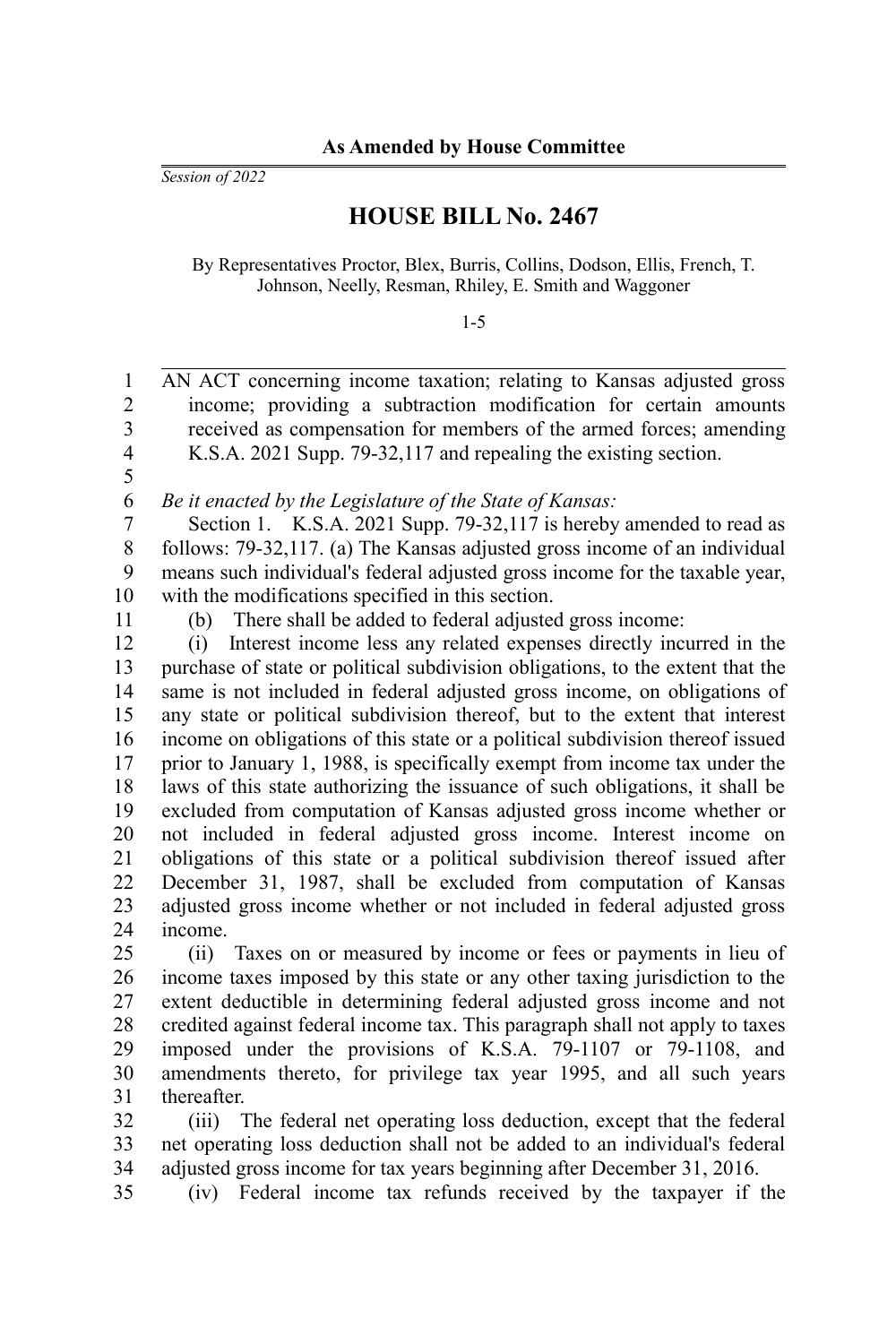deduction of the taxes being refunded resulted in a tax benefit for Kansas income tax purposes during a prior taxable year. Such refunds shall be included in income in the year actually received regardless of the method of accounting used by the taxpayer. For purposes hereof, a tax benefit shall be deemed to have resulted if the amount of the tax had been deducted in determining income subject to a Kansas income tax for a prior year regardless of the rate of taxation applied in such prior year to the Kansas taxable income, but only that portion of the refund shall be included as bears the same proportion to the total refund received as the federal taxes deducted in the year to which such refund is attributable bears to the total federal income taxes paid for such year. For purposes of the foregoing sentence, federal taxes shall be considered to have been deducted only to the extent such deduction does not reduce Kansas taxable income below zero. 1 2 3 4 5 6 7 8 9 10 11 12 13 14

(v) The amount of any depreciation deduction or business expense deduction claimed on the taxpayer's federal income tax return for any capital expenditure in making any building or facility accessible to the handicapped, for which expenditure the taxpayer claimed the credit allowed by K.S.A. 79-32,177, and amendments thereto. 15 16 17 18 19

(vi) Any amount of designated employee contributions picked up by an employer pursuant to K.S.A. 12-5005, 20-2603, 74-4919 and 74-4965, and amendments thereto. 20 21 22

(vii) The amount of any charitable contribution made to the extent the same is claimed as the basis for the credit allowed pursuant to K.S.A. 79- 32,196, and amendments thereto. 23 24 25

(viii) The amount of any costs incurred for improvements to a swine facility, claimed for deduction in determining federal adjusted gross income, to the extent the same is claimed as the basis for any credit allowed pursuant to K.S.A. 79-32,204, and amendments thereto. 26 27 28 29

(ix) The amount of any ad valorem taxes and assessments paid and the amount of any costs incurred for habitat management or construction and maintenance of improvements on real property, claimed for deduction in determining federal adjusted gross income, to the extent the same is claimed as the basis for any credit allowed pursuant to K.S.A. 79-32,203, and amendments thereto. 30 31 32 33 34 35

(x) Amounts received as nonqualified withdrawals, as defined by K.S.A. 75-643, and amendments thereto, if, at the time of contribution to a family postsecondary education savings account, such amounts were subtracted from the federal adjusted gross income pursuant to K.S.A. 79-  $32,117(c)(xy)$ , and amendments thereto, or if such amounts are not already included in the federal adjusted gross income. 36 37 38 39 40 41

(xi) The amount of any contribution made to the same extent the same is claimed as the basis for the credit allowed pursuant to K.S.A. 74- 42 43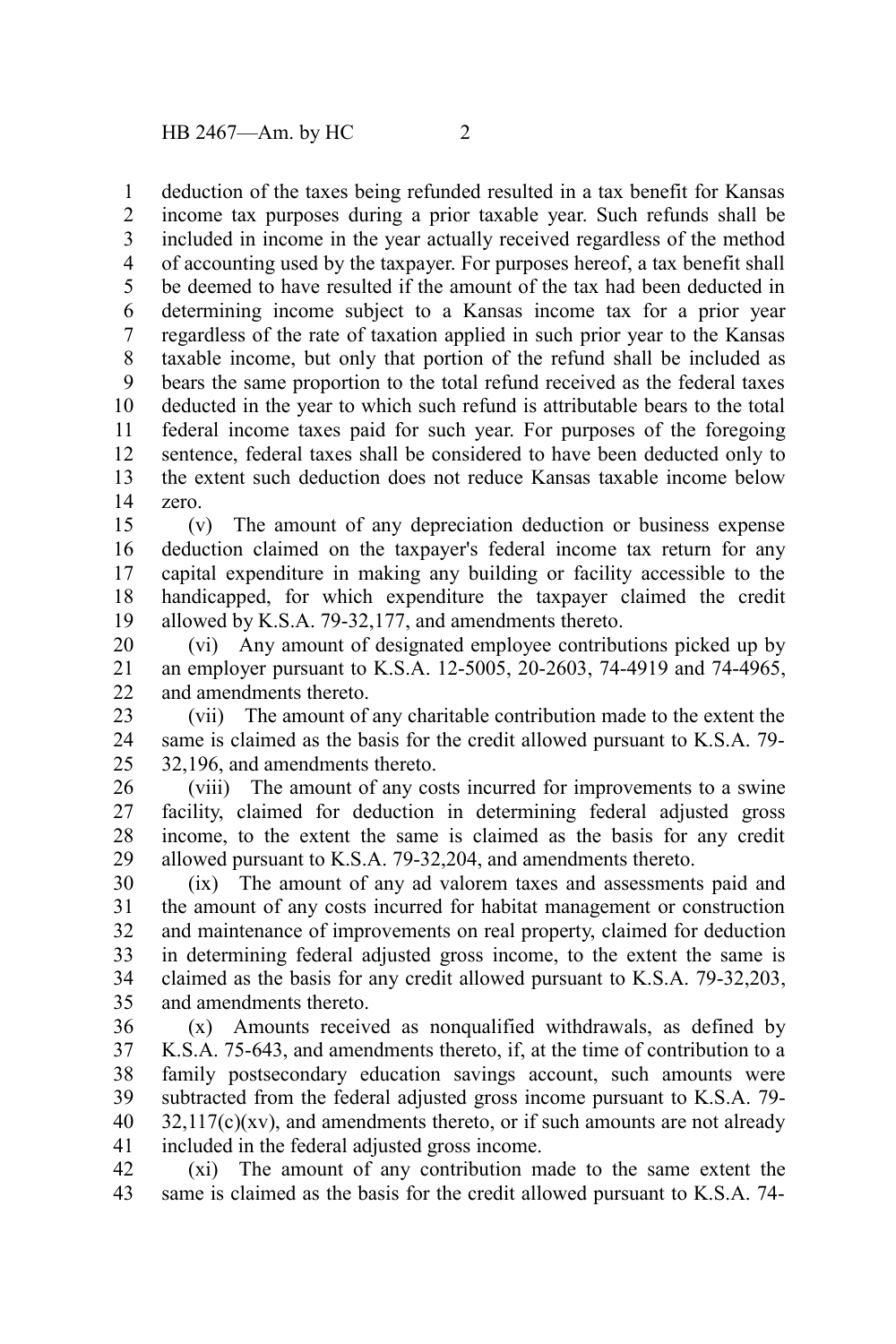50,154, and amendments thereto. 1

(xii) For taxable years commencing after December 31, 2004, amounts received as withdrawals not in accordance with the provisions of K.S.A. 74-50,204, and amendments thereto, if, at the time of contribution to an individual development account, such amounts were subtracted from the federal adjusted gross income pursuant to subsection  $(c)(xiii)$ , or if such amounts are not already included in the federal adjusted gross income. 2 3 4 5 6 7 8

(xiii) The amount of any expenditures claimed for deduction in determining federal adjusted gross income, to the extent the same is claimed as the basis for any credit allowed pursuant to K.S.A. 79-32,217 through 79-32,220 or 79-32,222, and amendments thereto. 9 10 11 12

(xiv) The amount of any amortization deduction claimed in determining federal adjusted gross income to the extent the same is claimed for deduction pursuant to K.S.A. 79-32,221, and amendments thereto. 13 14 15 16

(xv) The amount of any expenditures claimed for deduction in determining federal adjusted gross income, to the extent the same is claimed as the basis for any credit allowed pursuant to K.S.A. 79-32,223 through 79-32,226, 79-32,228 through 79-32,231, 79-32,233 through 79- 32,236, 79-32,238 through 79-32,241, 79-32,245 through 79-32,248 or 79- 32,251 through 79-32,254, and amendments thereto. 17 18 19 20 21 22

(xvi) The amount of any amortization deduction claimed in determining federal adjusted gross income to the extent the same is claimed for deduction pursuant to K.S.A. 79-32,227, 79-32,232, 79- 32,237, 79-32,249, 79-32,250 or 79-32,255, and amendments thereto. 23 24 25 26

(xvii) The amount of any amortization deduction claimed in determining federal adjusted gross income to the extent the same is claimed for deduction pursuant to K.S.A. 79-32,256, and amendments thereto. 27 28 29 30

(xviii) For taxable years commencing after December 31, 2006, the amount of any ad valorem or property taxes and assessments paid to a state other than Kansas or local government located in a state other than Kansas by a taxpayer who resides in a state other than Kansas, when the law of such state does not allow a resident of Kansas who earns income in such other state to claim a deduction for ad valorem or property taxes or assessments paid to a political subdivision of the state of Kansas in determining taxable income for income tax purposes in such other state, to the extent that such taxes and assessments are claimed as an itemized deduction for federal income tax purposes. 31 32 33 34 35 36 37 38 39 40

(xix) For taxable years beginning after December 31, 2012, and ending before January 1, 2017, the amount of any: (1) Loss from business as determined under the federal internal revenue code and reported from 41 42 43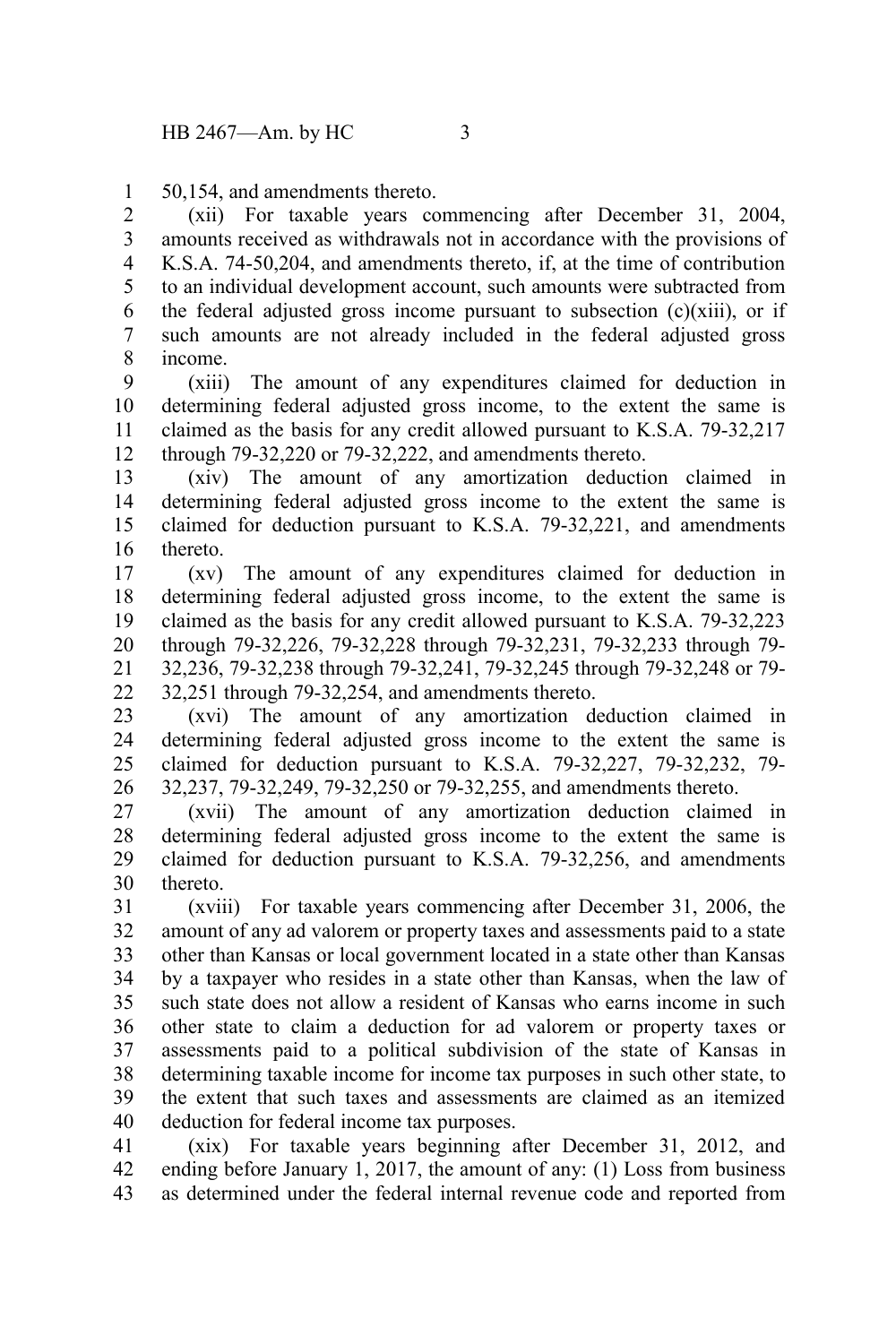schedule C and on line 12 of the taxpayer's form 1040 federal individual 1

income tax return; (2) loss from rental real estate, royalties, partnerships, S corporations, except those with wholly owned subsidiaries subject to the Kansas privilege tax, estates, trusts, residual interest in real estate mortgage investment conduits and net farm rental as determined under the federal internal revenue code and reported from schedule E and on line 17 of the taxpayer's form 1040 federal individual income tax return; and (3) farm loss as determined under the federal internal revenue code and reported from schedule F and on line 18 of the taxpayer's form 1040 federal income tax return; all to the extent deducted or subtracted in determining the taxpayer's federal adjusted gross income. For purposes of this subsection, references to the federal form 1040 and federal schedule C, schedule E, and schedule F, shall be to such form and schedules as they existed for tax year 2011, and as revised thereafter by the internal revenue service. 2 3 4 5 6 7 8 9 10 11 12 13 14 15

(xx) For taxable years beginning after December 31, 2012, and ending before January 1, 2017, the amount of any deduction for selfemployment taxes under section 164(f) of the federal internal revenue code as in effect on January 1, 2012, and amendments thereto, in determining the federal adjusted gross income of an individual taxpayer, to the extent the deduction is attributable to income reported on schedule C, E or F and on line 12, 17 or 18 of the taxpayer's form 1040 federal income tax return. 16 17 18 19 20 21 22 23

(xxi) For taxable years beginning after December 31, 2012, and ending before January 1, 2017, the amount of any deduction for pension, profit sharing, and annuity plans of self-employed individuals under section 62(a)(6) of the federal internal revenue code as in effect on January 1, 2012, and amendments thereto, in determining the federal adjusted gross income of an individual taxpayer. 24 25 26 27 28 29

(xxii) For taxable years beginning after December 31, 2012, and ending before January 1, 2017, the amount of any deduction for health insurance under section 162(l) of the federal internal revenue code as in effect on January 1, 2012, and amendments thereto, in determining the federal adjusted gross income of an individual taxpayer. 30 31 32 33 34

(xxiii) For taxable years beginning after December 31, 2012, and ending before January 1, 2017, the amount of any deduction for domestic production activities under section 199 of the federal internal revenue code as in effect on January 1, 2012, and amendments thereto, in determining the federal adjusted gross income of an individual taxpayer. 35 36 37 38 39

(xxiv) For taxable years commencing after December 31, 2013, that portion of the amount of any expenditure deduction claimed in determining federal adjusted gross income for expenses paid for medical care of the taxpayer or the taxpayer's spouse or dependents when such 40 41 42 43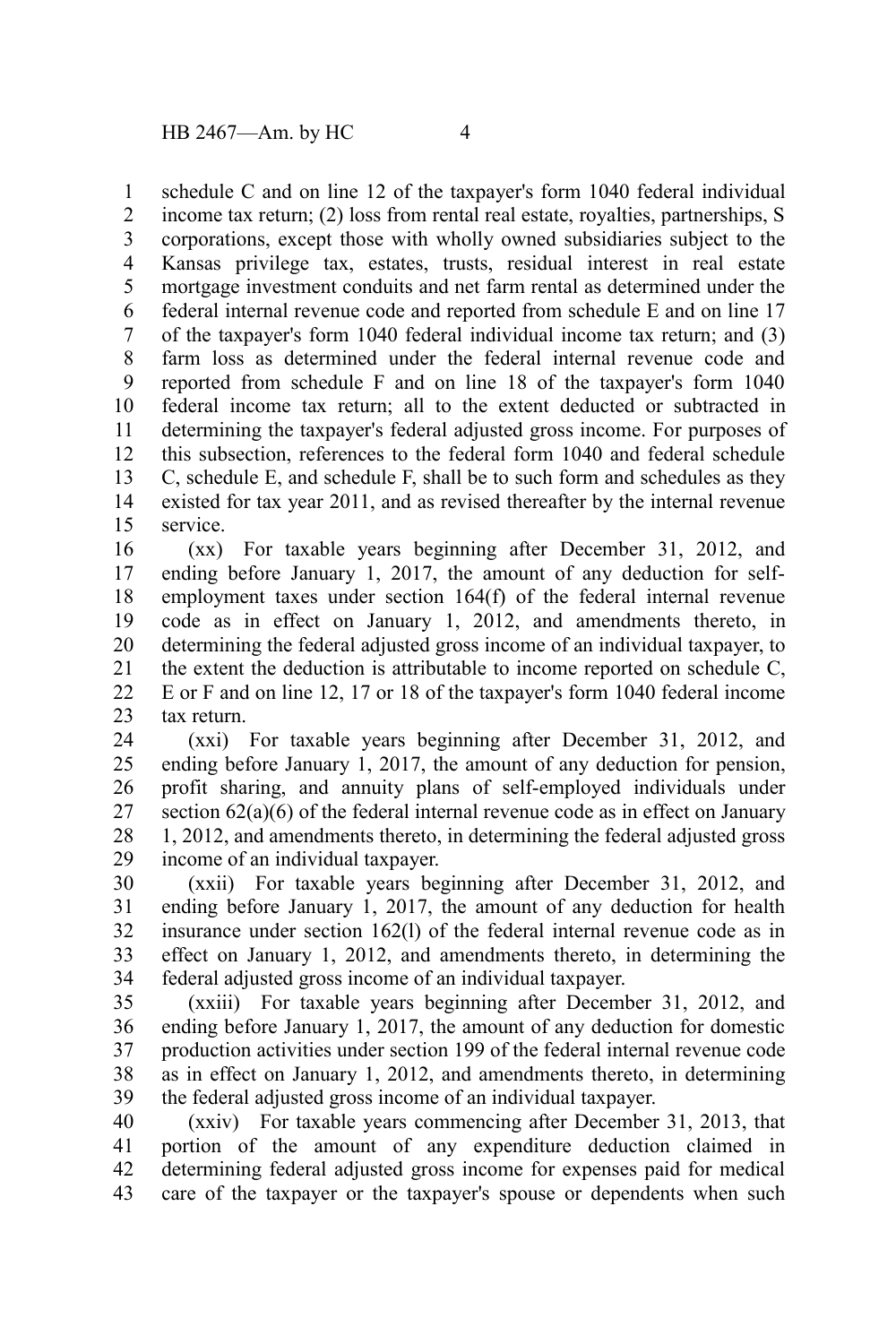expenses were paid or incurred for an abortion, or for a health benefit plan, 1

as defined in K.S.A. 65-6731, and amendments thereto, for the purchase of an optional rider for coverage of abortion in accordance with K.S.A. 40- 2,190, and amendments thereto, to the extent that such taxes and assessments are claimed as an itemized deduction for federal income tax purposes. 2 3 4 5 6

(xxv) For taxable years commencing after December 31, 2013, that portion of the amount of any expenditure deduction claimed in determining federal adjusted gross income for expenses paid by a taxpayer for health care when such expenses were paid or incurred for abortion coverage, a health benefit plan, as defined in K.S.A. 65-6731, and amendments thereto, when such expenses were paid or incurred for abortion coverage or amounts contributed to health savings accounts for such taxpayer's employees for the purchase of an optional rider for coverage of abortion in accordance with K.S.A. 40-2,190, and amendments thereto, to the extent that such taxes and assessments are claimed as a deduction for federal income tax purposes. 7 8 9 10 11 12 13 14 15 16 17

(xxvi) For all taxable years beginning after December 31, 2016, the amount of any charitable contribution made to the extent the same is claimed as the basis for the credit allowed pursuant to K.S.A. 72-4357, and amendments thereto, and is also claimed as an itemized deduction for federal income tax purposes. 18 19 20 21 22

(xxvii) For all taxable years commencing after December 31, 2020, the amount deducted by reason of a carryforward of disallowed business interest pursuant to section 163(j) of the federal internal revenue code of 1986, as in effect on January 1, 2018. 23 24 25 26

27

(c) There shall be subtracted from federal adjusted gross income:

(i) Interest or dividend income on obligations or securities of any authority, commission or instrumentality of the United States and its possessions less any related expenses directly incurred in the purchase of such obligations or securities, to the extent included in federal adjusted gross income but exempt from state income taxes under the laws of the United States. 28 29 30 31 32 33

(ii) Any amounts received which are included in federal adjusted gross income but which are specifically exempt from Kansas income taxation under the laws of the state of Kansas. 34 35 36

(iii) The portion of any gain or loss from the sale or other disposition of property having a higher adjusted basis for Kansas income tax purposes than for federal income tax purposes on the date such property was sold or disposed of in a transaction in which gain or loss was recognized for purposes of federal income tax that does not exceed such difference in basis, but if a gain is considered a long-term capital gain for federal income tax purposes, the modification shall be limited to that portion of 37 38 39 40 41 42 43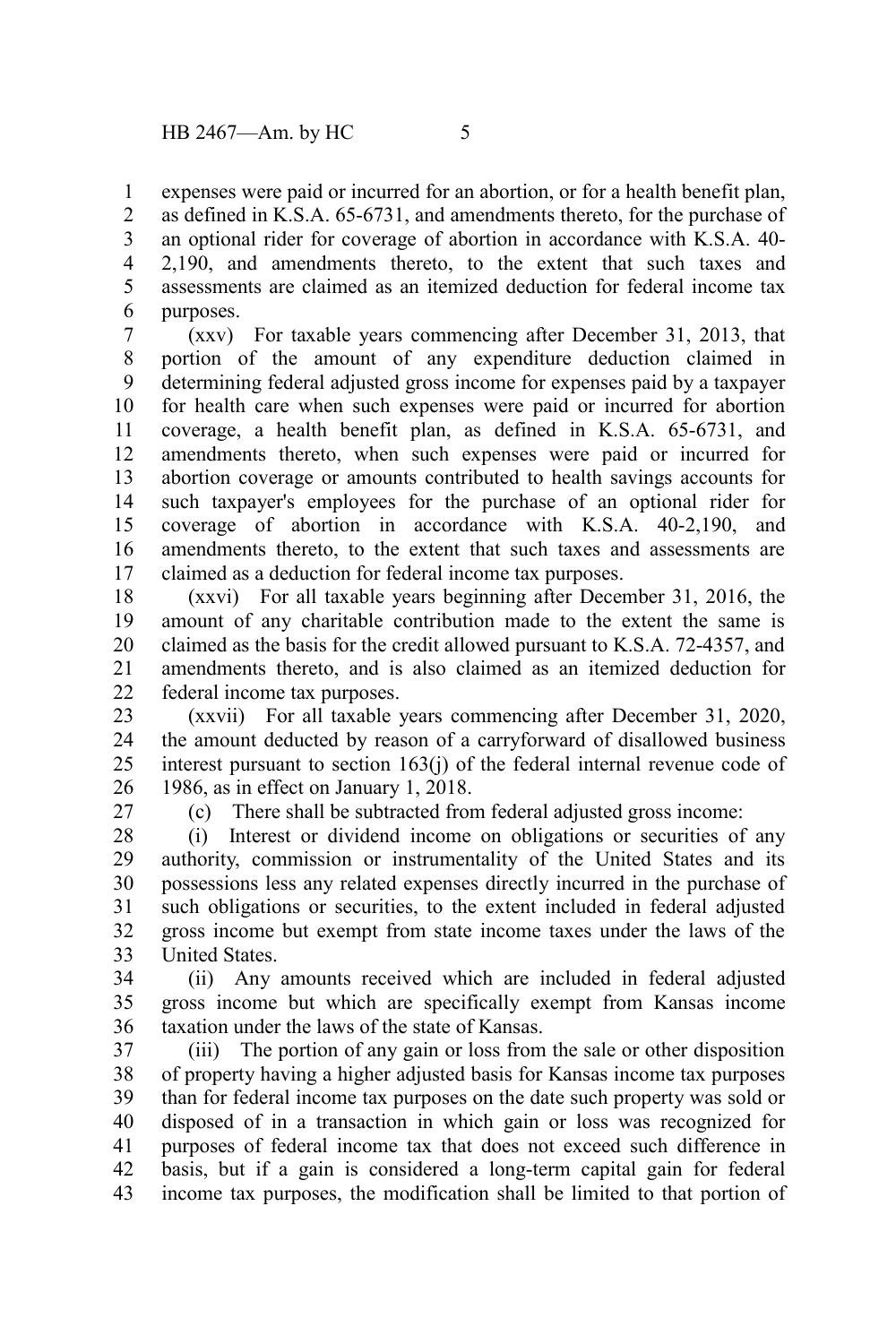such gain which is included in federal adjusted gross income. 1

(iv) The amount necessary to prevent the taxation under this act of any annuity or other amount of income or gain which was properly included in income or gain and was taxed under the laws of this state for a taxable year prior to the effective date of this act, as amended, to the taxpayer, or to a decedent by reason of whose death the taxpayer acquired the right to receive the income or gain, or to a trust or estate from which the taxpayer received the income or gain. 2 3 4 5 6 7 8

(v) The amount of any refund or credit for overpayment of taxes on or measured by income or fees or payments in lieu of income taxes imposed by this state, or any taxing jurisdiction, to the extent included in gross income for federal income tax purposes. 9 10 11 12

(vi) Accumulation distributions received by a taxpayer as a beneficiary of a trust to the extent that the same are included in federal adjusted gross income. 13 14 15

(vii) Amounts received as annuities under the federal civil service retirement system from the civil service retirement and disability fund and other amounts received as retirement benefits in whatever form which were earned for being employed by the federal government or for service in the armed forces of the United States. 16 17 18 19 20

(viii) Amounts received by retired railroad employees as a supplemental annuity under the provisions of 45 U.S.C. §§ 228b(a) and  $228c(a)(1)$  et seq. 21 22 23

(ix) Amounts received by retired employees of a city and by retired employees of any board of such city as retirement allowances pursuant to K.S.A. 13-14,106, and amendments thereto, or pursuant to any charter ordinance exempting a city from the provisions of K.S.A. 13-14,106, and amendments thereto. 24 25 26 27 28

(x) For taxable years beginning after December 31, 1976, the amount of the federal tentative jobs tax credit disallowance under the provisions of 26 U.S.C. § 280C. For taxable years ending after December 31, 1978, the amount of the targeted jobs tax credit and work incentive credit disallowances under 26 U.S.C. § 280C. 29 30 31 32 33

(xi) For taxable years beginning after December 31, 1986, dividend income on stock issued by Kansas venture capital, inc. 34 35

(xii) For taxable years beginning after December 31, 1989, amounts received by retired employees of a board of public utilities as pension and retirement benefits pursuant to K.S.A. 13-1246, 13-1246a and 13-1249, and amendments thereto. 36 37 38 39

(xiii) For taxable years beginning after December 31, 2004, amounts contributed to and the amount of income earned on contributions deposited to an individual development account under K.S.A. 74-50,201 et seq., and amendments thereto. 40 41 42 43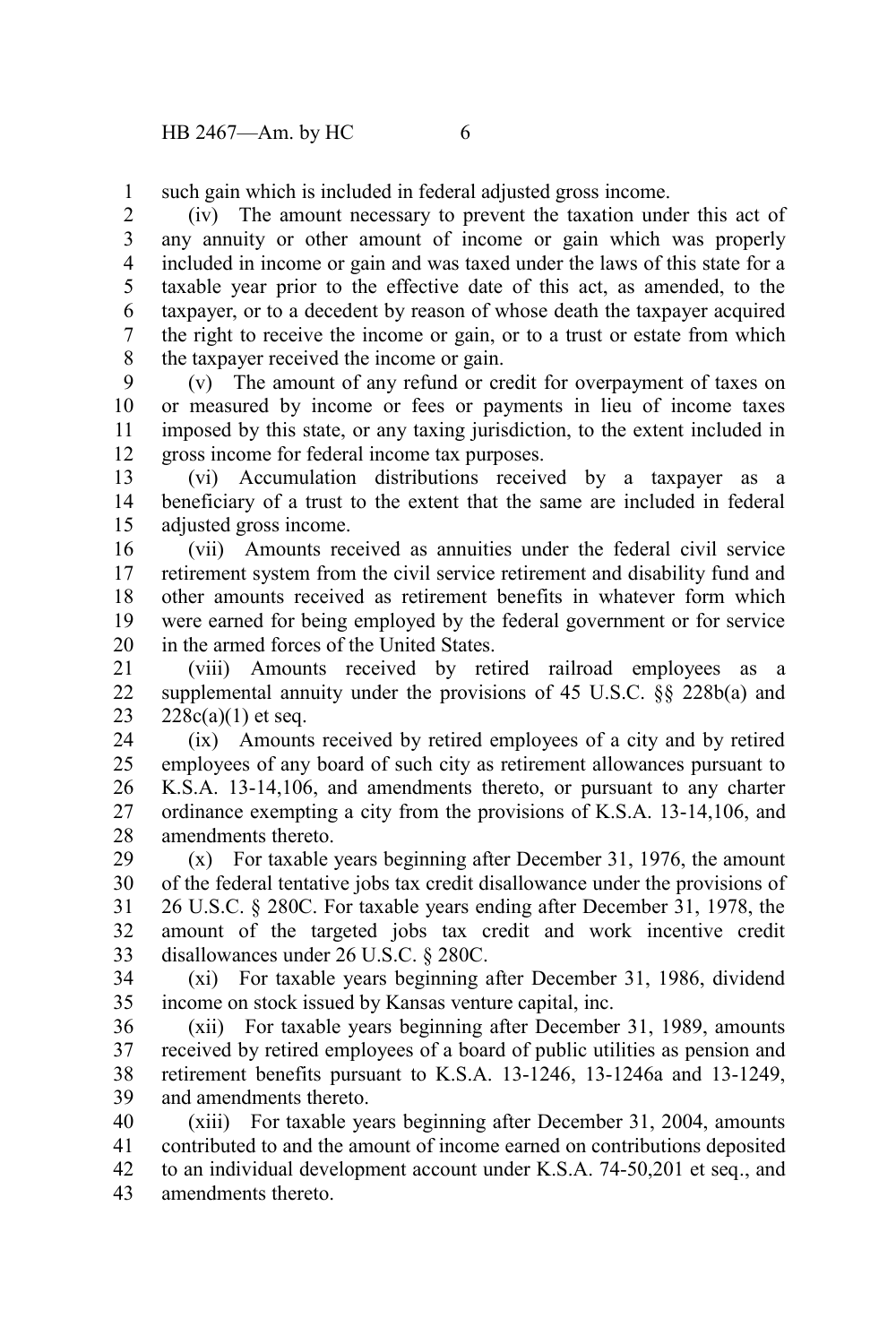(xiv) For all taxable years commencing after December 31, 1996, that portion of any income of a bank organized under the laws of this state or any other state, a national banking association organized under the laws of the United States, an association organized under the savings and loan code of this state or any other state, or a federal savings association organized under the laws of the United States, for which an election as an S corporation under subchapter S of the federal internal revenue code is in effect, which accrues to the taxpayer who is a stockholder of such corporation and which is not distributed to the stockholders as dividends of the corporation. For taxable years beginning after December 31, 2012, and ending before January 1, 2017, the amount of modification under this subsection shall exclude the portion of income or loss reported on schedule E and included on line 17 of the taxpayer's form 1040 federal individual income tax return. 1 2 3 4 5 6 7 8 9 10 11 12 13 14

(xv) For all taxable years beginning after December 31, 2017, the cumulative amounts not exceeding \$3,000, or \$6,000 for a married couple filing a joint return, for each designated beneficiary that are contributed to: (1) A family postsecondary education savings account established under the Kansas postsecondary education savings program or a qualified tuition program established and maintained by another state or agency or instrumentality thereof pursuant to section 529 of the internal revenue code of 1986, as amended, for the purpose of paying the qualified higher education expenses of a designated beneficiary; or (2) an achieving a better life experience (ABLE) account established under the Kansas ABLE savings program or a qualified ABLE program established and maintained by another state or agency or instrumentality thereof pursuant to section 529A of the internal revenue code of 1986, as amended, for the purpose of saving private funds to support an individual with a disability. The terms and phrases used in this paragraph shall have the meaning respectively ascribed thereto by the provisions of K.S.A. 75-643 and 75-652, and amendments thereto, and the provisions of such sections are hereby incorporated by reference for all purposes thereof. 15 16 17 18 19 20 21 22 23 24 25 26 27 28 29 30 31 32

(xvi) For all taxable years beginning after December 31, 2004, amounts received by taxpayers who are or were members of the armed forces of the United States, including service in the Kansas army and air national guard, as a recruitment, sign up or retention bonus received by such taxpayer as an incentive to join, enlist or remain in the armed services of the United States, including service in the Kansas army and air national guard, and amounts received for repayment of educational or student loans incurred by or obligated to such taxpayer and received by such taxpayer as a result of such taxpayer's service in the armed forces of the United States, including service in the Kansas army and air national guard. 33 34 35 36 37 38 39 40 41 42

(xvii) For all taxable years beginning after December 31, 2004, 43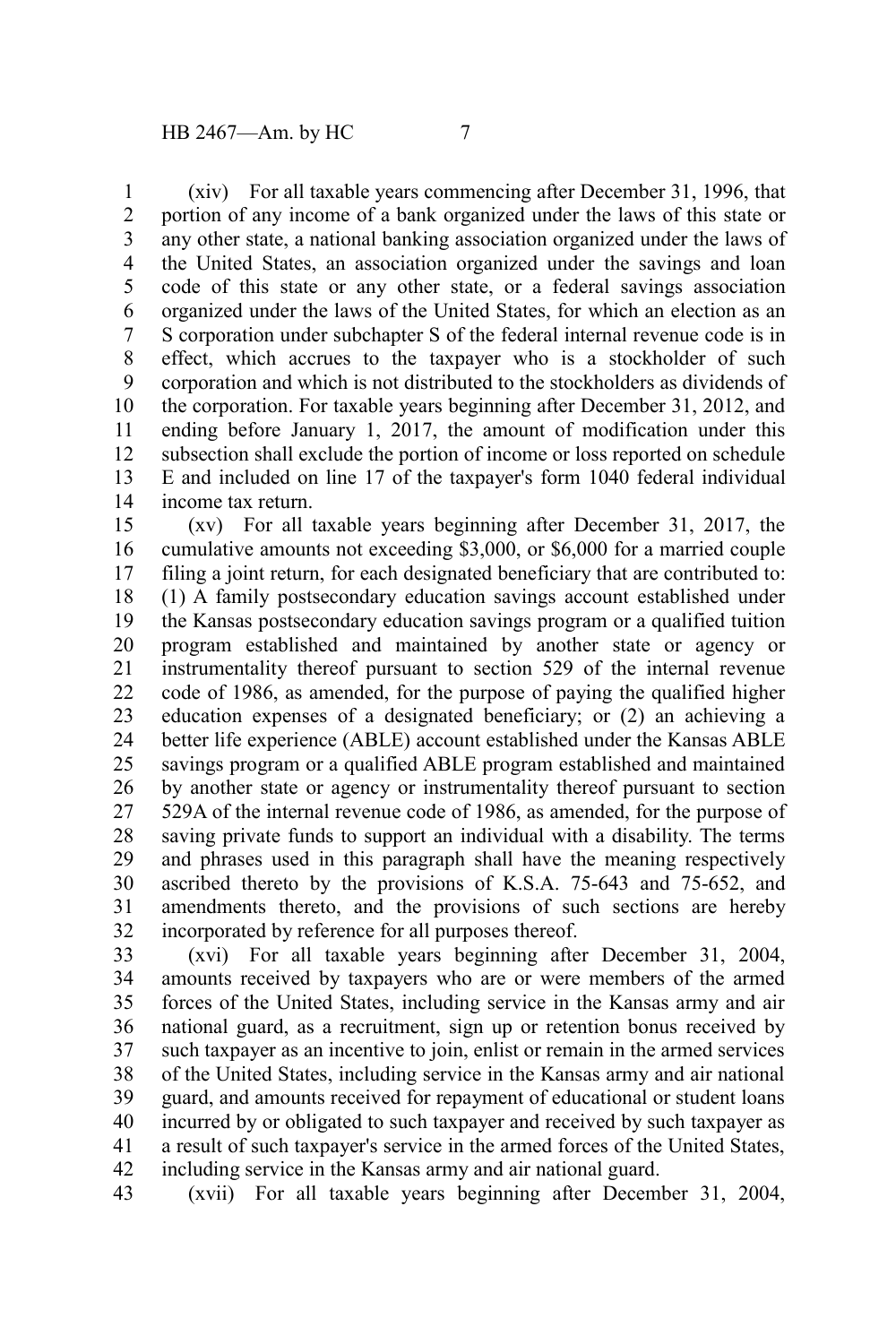amounts received by taxpayers who are eligible members of the Kansas army and air national guard as a reimbursement pursuant to K.S.A. 48- 281, and amendments thereto, and amounts received for death benefits pursuant to K.S.A. 48-282, and amendments thereto, to the extent that such death benefits are included in federal adjusted gross income of the taxpayer. 1 2 3 4 5 6

(xviii) For the taxable year beginning after December 31, 2006, amounts received as benefits under the federal social security act which are included in federal adjusted gross income of a taxpayer with federal adjusted gross income of \$50,000 or less, whether such taxpayer's filing status is single, head of household, married filing separate or married filing jointly; and for all taxable years beginning after December 31, 2007, amounts received as benefits under the federal social security act which are included in federal adjusted gross income of a taxpayer with federal adjusted gross income of \$75,000 or less, whether such taxpayer's filing status is single, head of household, married filing separate or married filing jointly. 7 8 9 10 11 12 13 14 15 16 17

(xix) Amounts received by retired employees of Washburn university as retirement and pension benefits under the university's retirement plan. 18 19

(xx) For taxable years beginning after December 31, 2012, and ending before January 1, 2017, the amount of any: (1) Net profit from business as determined under the federal internal revenue code and reported from schedule C and on line 12 of the taxpayer's form 1040 federal individual income tax return; (2) net income, not including guaranteed payments as defined in section 707(c) of the federal internal revenue code and as reported to the taxpayer from federal schedule K-1, (form 1065-B), in box 9, code F or as reported to the taxpayer from federal schedule K-1, (form 1065) in box 4, from rental real estate, royalties, partnerships, S corporations, estates, trusts, residual interest in real estate mortgage investment conduits and net farm rental as determined under the federal internal revenue code and reported from schedule E and on line 17 of the taxpayer's form 1040 federal individual income tax return; and (3) net farm profit as determined under the federal internal revenue code and reported from schedule F and on line 18 of the taxpayer's form 1040 federal income tax return; all to the extent included in the taxpayer's federal adjusted gross income. For purposes of this subsection, references to the federal form 1040 and federal schedule C, schedule E, and schedule F, shall be to such form and schedules as they existed for tax year 2011 and as revised thereafter by the internal revenue service. 20 21 22 23 24 25 26 27 28 29 30 31 32 33 34 35 36 37 38 39

(xxi) For all taxable years beginning after December 31, 2013, amounts equal to the unreimbursed travel, lodging and medical expenditures directly incurred by a taxpayer while living, or a dependent of the taxpayer while living, for the donation of one or more human organs 40 41 42 43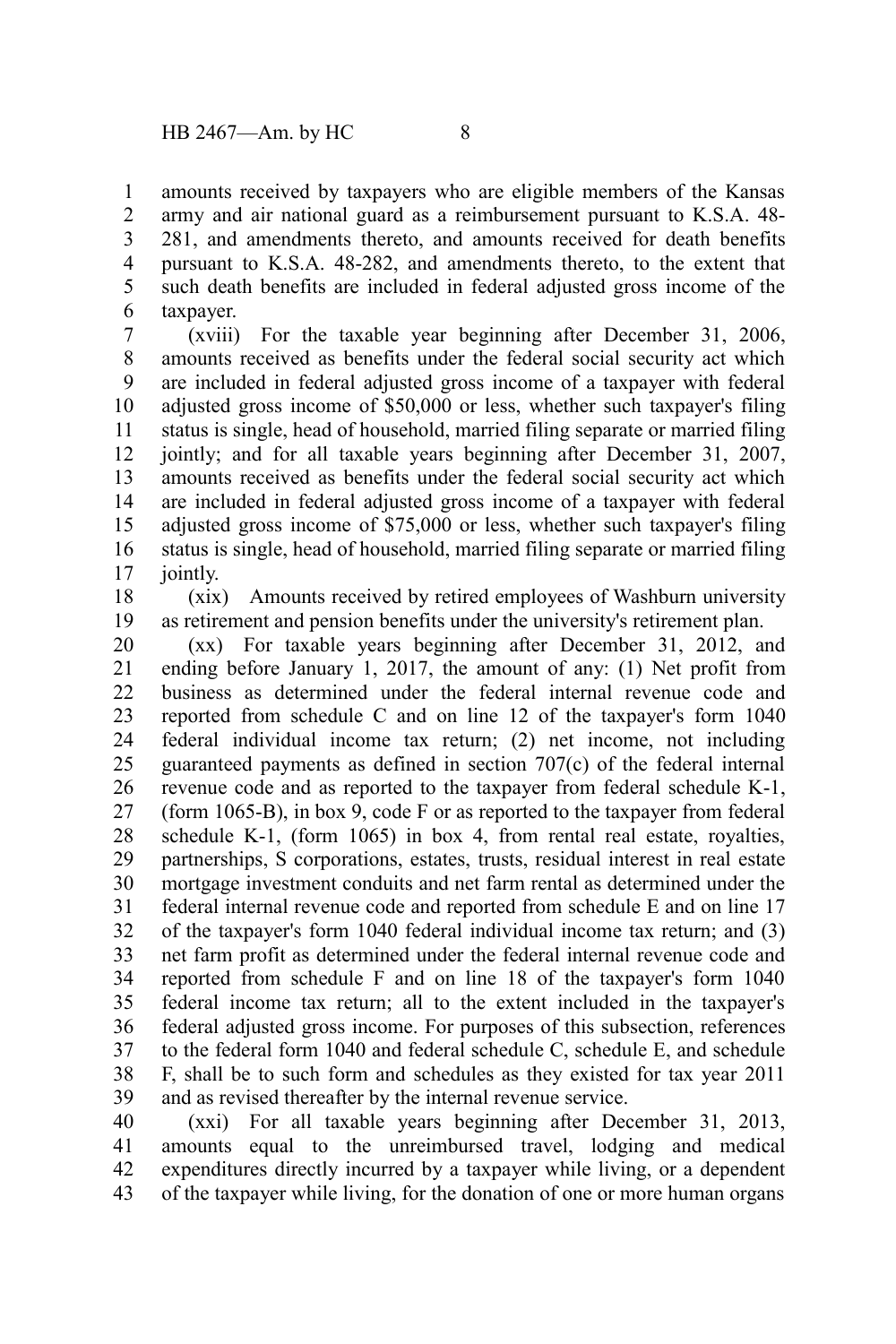of the taxpayer, or a dependent of the taxpayer, to another person for human organ transplantation. The expenses may be claimed as a subtraction modification provided for in this section to the extent the expenses are not already subtracted from the taxpayer's federal adjusted gross income. In no circumstances shall the subtraction modification provided for in this section for any individual, or a dependent, exceed \$5,000. As used in this section, "human organ" means all or part of a liver, pancreas, kidney, intestine, lung or bone marrow. The provisions of this paragraph shall take effect on the day the secretary of revenue certifies to the director of the budget that the cost for the department of revenue of modifications to the automated tax system for the purpose of implementing this paragraph will not exceed \$20,000. 1 2 3 4 5 6 7 8 9 10 11 12

(xxii) For taxable years beginning after December 31, 2012, and ending before January 1, 2017, the amount of net gain from the sale of: (1) Cattle and horses, regardless of age, held by the taxpayer for draft, breeding, dairy or sporting purposes, and held by such taxpayer for 24 months or more from the date of acquisition; and (2) other livestock, regardless of age, held by the taxpayer for draft, breeding, dairy or sporting purposes, and held by such taxpayer for 12 months or more from the date of acquisition. The subtraction from federal adjusted gross income shall be limited to the amount of the additions recognized under the provisions of subsection  $(b)(xix)$  attributable to the business in which the livestock sold had been used. As used in this paragraph, the term "livestock" shall not include poultry. 13 14 15 16 17 18 19 20 21 22 23 24

(xxiii) For all taxable years beginning after December 31, 2012, amounts received under either the Overland Park, Kansas police department retirement plan or the Overland Park, Kansas fire department retirement plan, both as established by the city of Overland Park, pursuant to the city's home rule authority. 25 26 27 28 29

(xxiv) For taxable years beginning after December 31, 2013, and ending before January 1, 2017, the net gain from the sale from Christmas trees grown in Kansas and held by the taxpayer for six years or more. 30 31 32

(xxv) For all taxable years commencing after December 31, 2020, 100% of global intangible low-taxed income under section 951A of the federal internal revenue code of 1986, before any deductions allowed under section  $250(a)(1)(B)$  of such code. 33 34 35 36

(xxvi) For all taxable years commencing after December 31, 2020, the amount disallowed as a deduction pursuant to section 163(j) of the federal internal revenue code of 1986, as in effect on January 1, 2018. 37 38 39

(xxvii) For taxable years commencing after December 31, 2020, the amount disallowed as a deduction pursuant to section 274 of the federal internal revenue code of 1986 for meal expenditures shall be allowed to the extent such expense was deductible for determining federal income tax 40 41 42 43